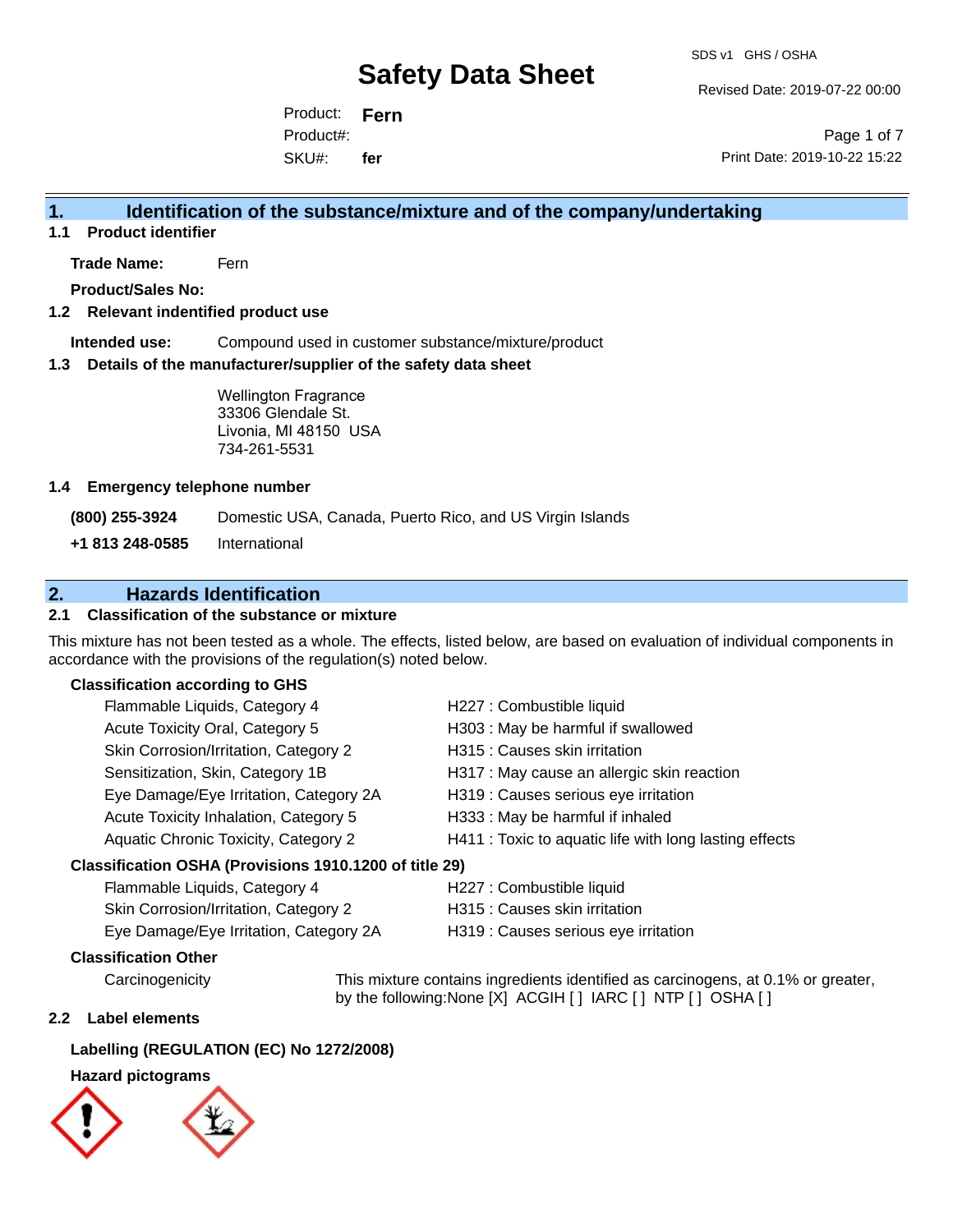Revised Date: 2019-07-22 00:00

Product: **Fern** SKU#: Product#: **fer**

Page 2 of 7 Print Date: 2019-10-22 15:22

| <b>Signal Word: Warning</b>     |                                                                                                                                       |
|---------------------------------|---------------------------------------------------------------------------------------------------------------------------------------|
| <b>Hazard statments</b>         |                                                                                                                                       |
| H <sub>227</sub>                | Combustible liquid                                                                                                                    |
| H303                            | May be harmful if swallowed                                                                                                           |
| H <sub>315</sub>                | Causes skin irritation                                                                                                                |
| H317                            | May cause an allergic skin reaction                                                                                                   |
| H319                            | Causes serious eye irritation                                                                                                         |
| H333                            | May be harmful if inhaled                                                                                                             |
| H411                            | Toxic to aquatic life with long lasting effects                                                                                       |
| <b>Precautionary Statements</b> |                                                                                                                                       |
| <b>Prevention:</b>              |                                                                                                                                       |
| P <sub>235</sub>                | Keep cool                                                                                                                             |
| P <sub>264</sub>                | Wash hands thoroughly after handling                                                                                                  |
| P272                            | Contaminated work clothing should not be allowed out of the workplace                                                                 |
| P273                            | Avoid release to the environment                                                                                                      |
| <b>Response:</b>                |                                                                                                                                       |
| $P302 + P352$                   | IF ON SKIN: Wash with soap and water                                                                                                  |
| $P304 + P312$                   | IF INHALED: Call a POISON CENTER or doctor/physician if you feel unwell                                                               |
| P305 + P351 + P338              | IF IN EYES: Rinse cautiously with water for several minutes Remove contact lenses if<br>present and easy to do. continue rinsing      |
| P312                            | Call a POISON CENTER or doctor/physician if you feel unwell                                                                           |
| P333 + P313                     | If skin irritation or a rash occurs: Get medical advice/attention                                                                     |
| $P337 + P313$                   | If eye irritation persists: Get medical advice/attention                                                                              |
| P362                            | Take off contaminated clothing and wash before reuse                                                                                  |
| P363                            | Wash contaminated clothing before reuse                                                                                               |
| P370 + P378                     | In case of fire: Use Carbon dioxide (CO2), Dry chemical, or Foam for extinction. Do not use<br>a direct water jet on burning material |
| P391                            | <b>Collect Spillage</b>                                                                                                               |

#### **2.3 Other Hazards**

**no data available**

## **3. Composition/Information on Ingredients**

### **3.1 Mixtures**

This product is a complex mixture of ingredients, which contains among others the following substance(s), presenting a health or environmental hazard within the meaning of the UN Globally Harmonized System of Classification and Labeling of Chemicals (GHS):

| CAS#<br>Ingredient           | EC#       | Conc.<br>Range | <b>GHS Classification</b>          |
|------------------------------|-----------|----------------|------------------------------------|
| 84-66-2<br>Diethyl phthalate | 201-550-6 | $60 - 70%$     | H316; H402                         |
| 78-70-6<br>Linalool          | 201-134-4 | $10 - 20%$     | H227; H303; H315; H317; H319; H402 |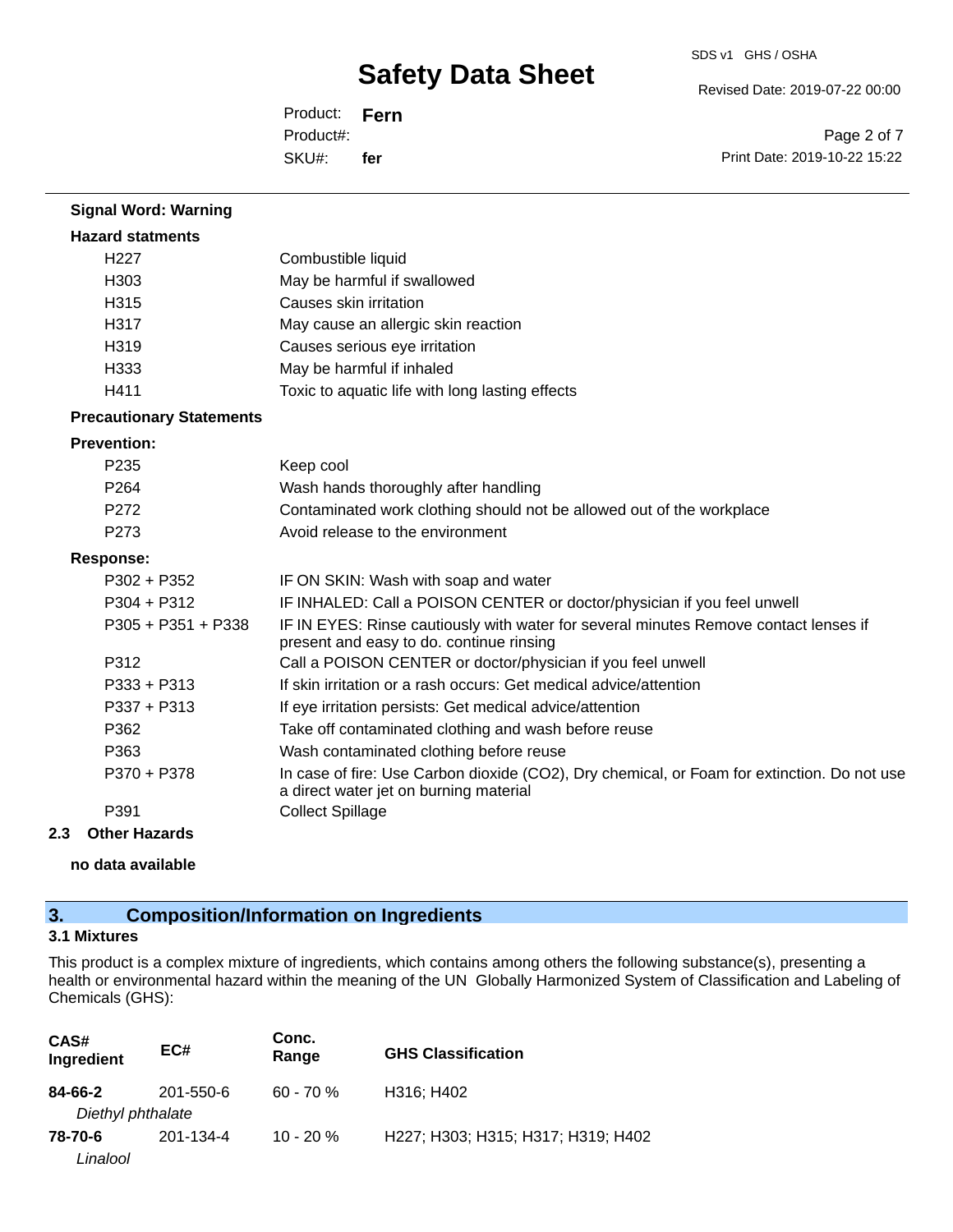SDS v1 GHS / OSHA

Revised Date: 2019-07-22 00:00

Product: **Fern** SKU#: Product#: **fer**

Page 3 of 7 Print Date: 2019-10-22 15:22

| CAS#<br>Ingredient                                 | EC#                                                      | Conc.<br>Range | <b>GHS Classification</b>                                                                    |
|----------------------------------------------------|----------------------------------------------------------|----------------|----------------------------------------------------------------------------------------------|
| 32210-23-4                                         | 250-954-9                                                | $5 - 10%$      | H303; H317; H401                                                                             |
|                                                    | 4-tert-Butylcyclohexyl acetate                           |                |                                                                                              |
| $88 - 41 - 5$                                      | 201-828-7                                                | $2 - 5%$       | H227; H303; H316; H401; H411                                                                 |
|                                                    | 2-t-Butylcyclohexyl acetate                              |                |                                                                                              |
| 120-51-4                                           | 204-402-9                                                | $2 - 5%$       | H302; H313; H400; H411                                                                       |
| <b>Benzyl Benzoate</b>                             |                                                          |                |                                                                                              |
| 1222-05-5                                          | 214-946-9                                                | $2 - 5%$       | H316; H400; H410                                                                             |
|                                                    | Hexamethylindanopyran                                    |                |                                                                                              |
| 60047-17-8                                         | 262-038-6                                                | $1 - 2 \%$     | H <sub>227</sub> ; H <sub>302</sub> ; H <sub>313</sub> ; H <sub>316</sub> ; H <sub>319</sub> |
| 2-(Tetrahydro-5-methyl-5-vinyl-2-furyl)propan-2-ol |                                                          |                |                                                                                              |
| 928-96-1                                           | 213-192-8                                                | $1 - 2\%$      | H <sub>226</sub> ; H <sub>319</sub>                                                          |
| 3-Hexenol                                          |                                                          |                |                                                                                              |
| 68737-61-1                                         | 272-113-5                                                | $1 - 2 \%$     | H227; H303; H313; H315; H317; H401;                                                          |
|                                                    | Dimethyltetrahydro Benzaldehyde                          |                | H411                                                                                         |
| 128-37-0                                           | 204-881-4                                                | $1 - 2 \%$     | H316; H400; H410                                                                             |
|                                                    | <b>Butylated hydroxytoluene</b>                          |                |                                                                                              |
|                                                    | See Section 16 for full text of GHS classification codes |                |                                                                                              |

See Section 16 for full text of GHS classification codes which where not shown in section 2

Total Hydrocarbon Content  $(\% w/w) = 0.00$ 

| 4.<br><b>First Aid Measures</b>                                                   |                                                                                                               |
|-----------------------------------------------------------------------------------|---------------------------------------------------------------------------------------------------------------|
| <b>Description of first aid measures</b><br>4.1                                   |                                                                                                               |
| Inhalation:                                                                       | Remove from exposure site to fresh air and keep at rest.<br>Obtain medical advice.                            |
| <b>Eye Exposure:</b>                                                              | Flush immediately with water for at least 15 minutes.<br>Contact physician if symptoms persist.               |
| <b>Skin Exposure:</b>                                                             | Remove contaminated clothes. Wash thoroughly with water (and soap).<br>Contact physician if symptoms persist. |
| Ingestion:                                                                        | Rinse mouth with water and obtain medical advice.                                                             |
| Most important symptoms and effects, both acute and delayed<br>4.2                |                                                                                                               |
| <b>Symptoms:</b>                                                                  | no data available                                                                                             |
| <b>Risks:</b>                                                                     | Refer to Section 2.2 "Hazard Statements"                                                                      |
| Indication of any immediate medical attention and special treatment needed<br>4.3 |                                                                                                               |
| Treatment:                                                                        | Refer to Section 2.2 "Response"                                                                               |

| 5. | <b>Fire-Fighting measures</b> |
|----|-------------------------------|
|    |                               |

# **5.1 Extinguishing media**

| Suitable:         | Carbon dioxide (CO2), Dry chemical, Foam          |
|-------------------|---------------------------------------------------|
| <b>Unsuitable</b> | Do not use a direct water jet on burning material |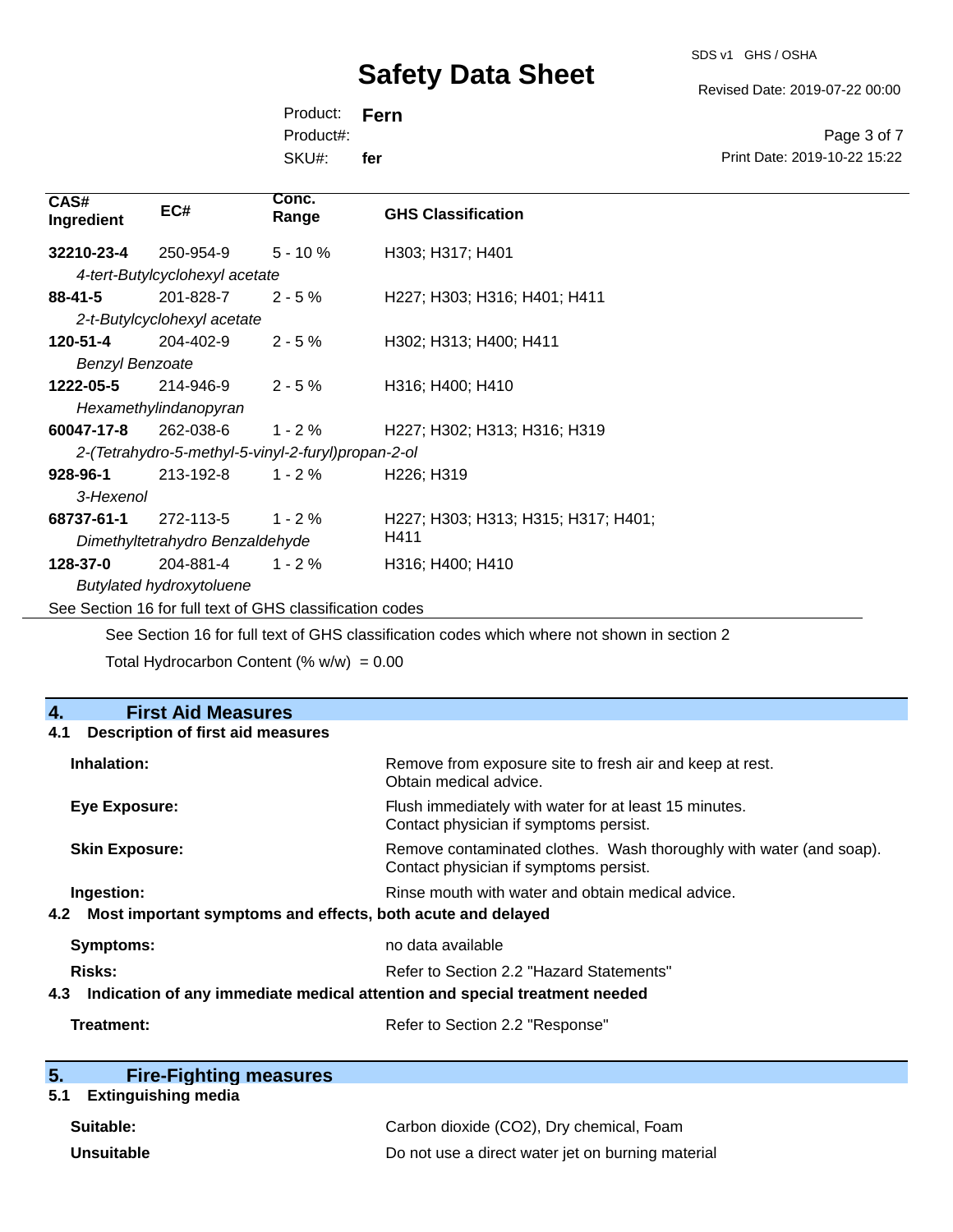SDS v1 GHS / OSHA

Revised Date: 2019-07-22 00:00

Product: **Fern** SKU#: Product#: **fer**

Page 4 of 7 Print Date: 2019-10-22 15:22

#### **5.2 Special hazards arising from the substance or mixture**

**During fire fighting:** Water may be ineffective

**5.3 Advice for firefighters**

**Further information:** Standard procedure for chemical fires

#### **6. Accidental Release Measures**

#### **6.1 Personal precautions, protective equipment and emergency procedures**

Avoid inhalation and contact with skin and eyes. A self-contained breathing apparatus is recommended in case of a major spill.

#### **6.2 Environmental precautions**

Keep away from drains, soil, and surface and groundwater.

#### **6.3 Methods and materials for containment and cleaning up**

Clean up spillage promptly. Remove ignition sources. Provide adequate ventilation. Avoid excessive inhalation of vapors. Gross spillages should be contained by use of sand or inert powder and disposed of according to the local regulations.

#### **6.4 Reference to other sections**

Not Applicable

#### **7. Handling and Storage**

#### **7.1 Precautions for safe handling**

Apply according to good manufacturing and industrial hygiene practices with proper ventilation. Do not drink, eat or smoke while handling. Respect good personal hygiene.

#### **7.2 Conditions for safe storage, including any incompatibilities**

Store in a cool, dry and ventilated area away from heat sources and protected from light in tightly closed original container. Avoid uncoated metal container. Keep air contact to a minimum.

#### **7.3 Specific end uses**

No information available

#### **8. Exposure Controls/Personal Protection**

#### **8.1 Control parameters**

| <b>Exposure Limits:</b> |                                 |              |       |      |                                           |
|-------------------------|---------------------------------|--------------|-------|------|-------------------------------------------|
| Component               |                                 | <b>ACGIH</b> | ACGIH | OSHA | OSHA<br>TWA ppm STEL ppm TWA ppm STEL ppm |
| 84-66-2                 | Diethyl phthalate               |              |       |      |                                           |
| 128-37-0                | <b>Butylated hydroxytoluene</b> |              |       |      |                                           |

**Engineering Controls:** Use local exhaust as needed.

#### **8.2 Exposure controls - Personal protective equipment**

- **Eye protection:** Tightly sealed goggles, face shield, or safety glasses with brow guards and side shields, etc. as may be appropriate for the exposure **Respiratory protection:** Avoid excessive inhalation of concentrated vapors. Apply local ventilation where appropriate.
- **Skin protection:** Avoid Skin contact. Use chemically resistant gloves as needed.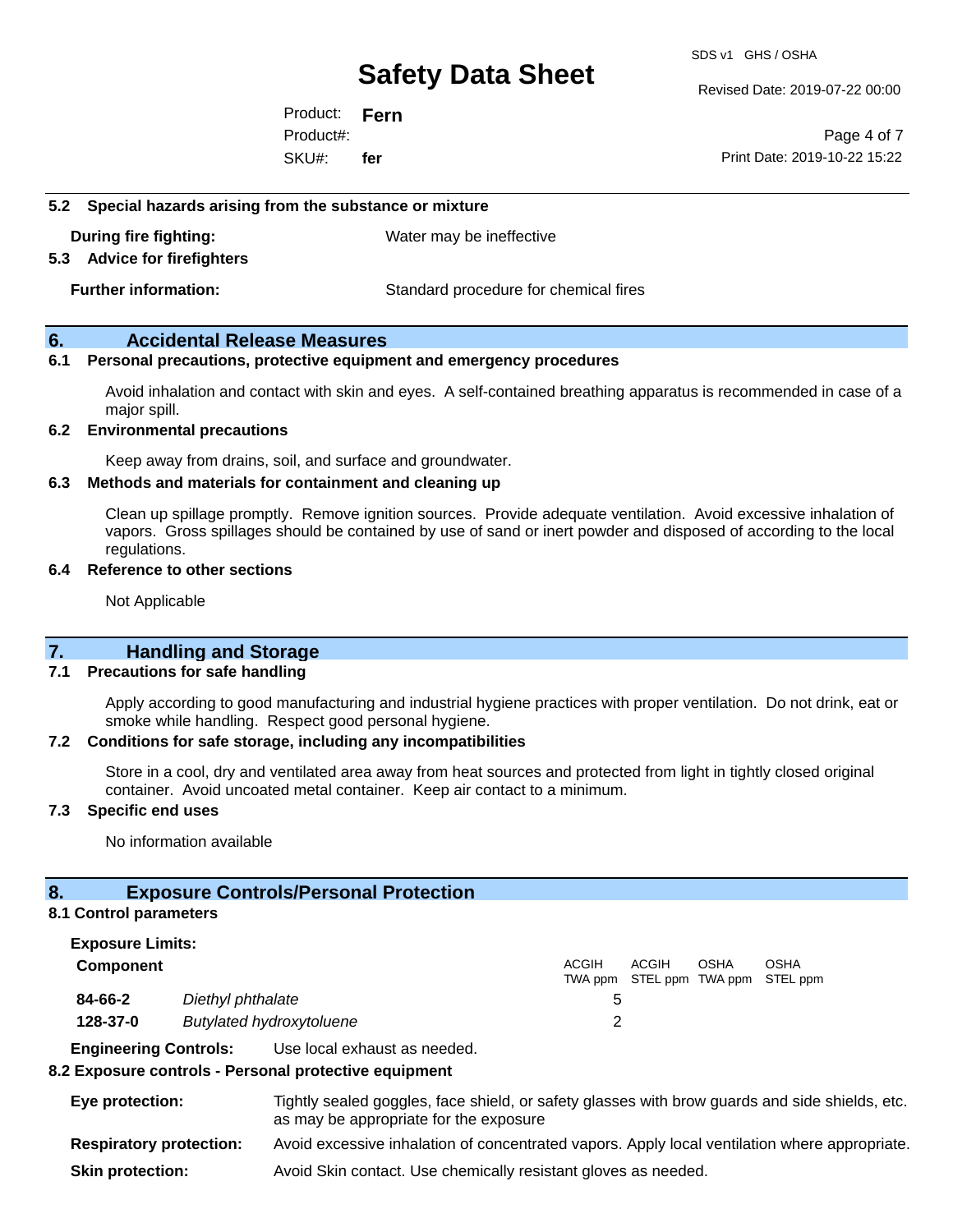Revised Date: 2019-07-22 00:00

Product: **Fern** SKU#: Product#: **fer**

Page 5 of 7 Print Date: 2019-10-22 15:22

### **9. Physical and Chemical Properties**

#### **9.1 Information on basic physical and chemical properties**

| <b>Appearance:</b>           | Liquid                          |
|------------------------------|---------------------------------|
| Odor:                        | Conforms to Standard            |
| Color:                       | Colorless to Yellow Tint (G0-1) |
| <b>Viscosity:</b>            | Liquid                          |
| <b>Freezing Point:</b>       | Not determined                  |
| <b>Boiling Point:</b>        | Not determined                  |
| <b>Melting Point:</b>        | Not determined                  |
| <b>Flashpoint (CCCFP):</b>   | 195 F (90.56 C)                 |
| <b>Auto flammability:</b>    | Not determined                  |
| <b>Explosive Properties:</b> | None Expected                   |
| <b>Oxidizing properties:</b> | None Expected                   |
| Vapor Pressure (mmHg@20 C):  | 0.0214                          |
| %VOC:                        | 0.02                            |
| Specific Gravity @ 25 C:     | 1.0460                          |
| Density @ 25 C:              | 1.0430                          |
| Refractive Index @ 20 C:     | 1.4910                          |
| Soluble in:                  | Oil                             |

### **10. Stability and Reactivity**

| 10.1 Reactivity                         | None                                               |
|-----------------------------------------|----------------------------------------------------|
| <b>10.2 Chemical stability</b>          | Stable                                             |
| 10.3 Possibility of hazardous reactions | None known                                         |
| <b>10.4 Conditions to avoid</b>         | None known                                         |
| 10.5 Incompatible materials             | Strong oxidizing agents, strong acids, and alkalis |
| 10.6 Hazardous decomposition products   | None known                                         |

## **11. Toxicological Information**

#### **11.1 Toxicological Effects**

Acute Toxicity Estimates (ATEs) based on the individual Ingredient Toxicity Data utilizing the "Additivity Formula"

**Acute toxicity - Oral - (Rat) mg/kg** (LD50: 4949.2673) May be harmful if swallowed **Acute toxicity - Inhalation - (Rat) mg/L/4hr** (LD50: 22.5687) May be harmful if inhaled **Skin corrosion / irritation** May be harmful if inhaled **Serious eye damage / irritation Causes serious eye irritation** 

Acute toxicity - Dermal - (Rabbit) mg/kg<br>Not classified - the classification criteria are not met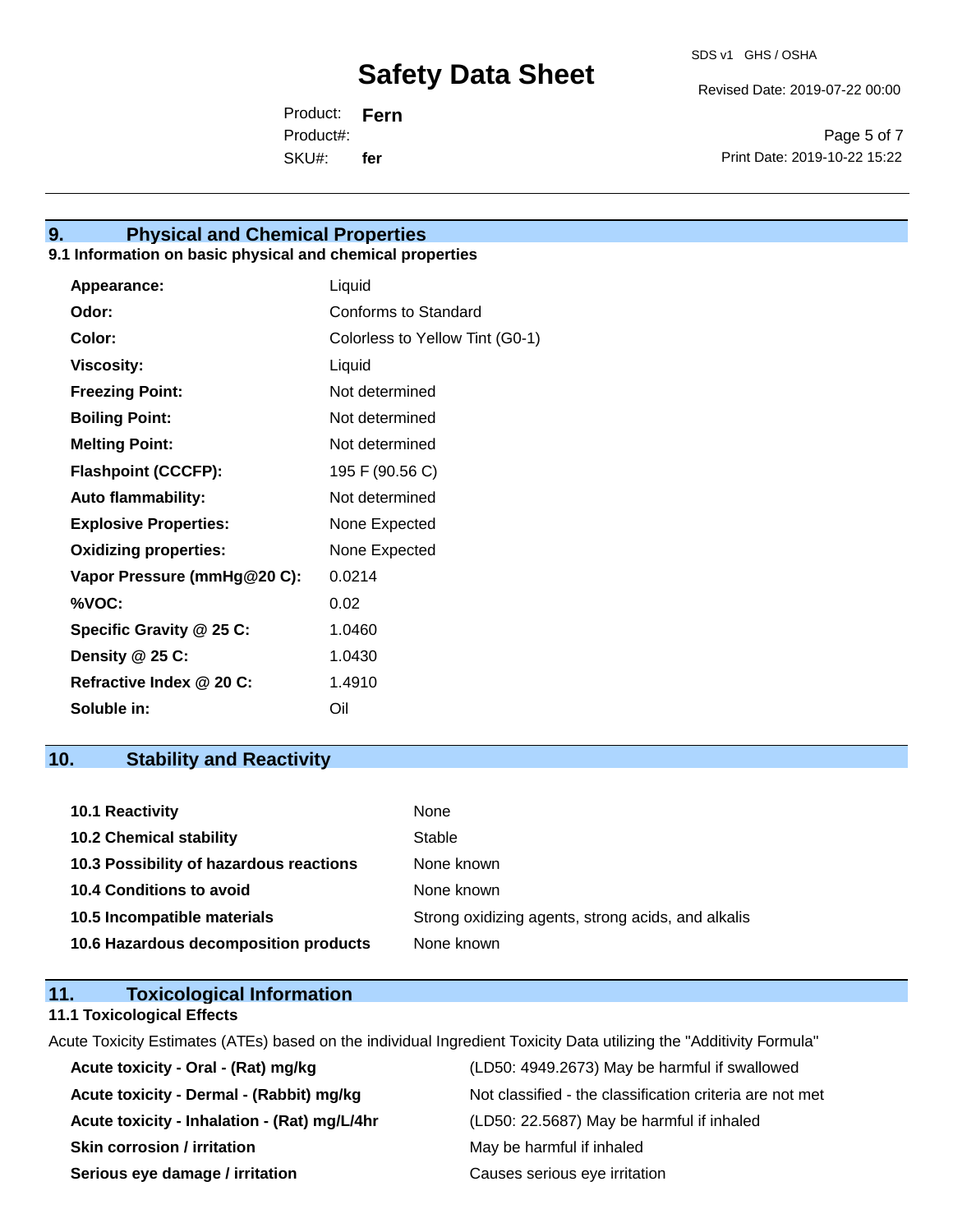SDS v1 GHS / OSHA

Revised Date: 2019-07-22 00:00

Product: **Fern** SKU#: Product#: **fer**

Page 6 of 7 Print Date: 2019-10-22 15:22

| <b>Respiratory sensitization</b>                   | Not classified - the classification criteria are not met |
|----------------------------------------------------|----------------------------------------------------------|
| <b>Skin sensitization</b>                          | May cause an allergic skin reaction                      |
| <b>Germ cell mutagenicity</b>                      | Not classified - the classification criteria are not met |
| Carcinogenicity                                    | Not classified - the classification criteria are not met |
| <b>Reproductive toxicity</b>                       | Not classified - the classification criteria are not met |
| Specific target organ toxicity - single exposure   | Not classified - the classification criteria are not met |
| Specific target organ toxicity - repeated exposure | Not classified - the classification criteria are not met |
| <b>Aspiration hazard</b>                           | Not classified - the classification criteria are not met |

#### **12. Ecological Information 12.1 Toxicity**

| <b>Acute acquatic toxicity</b>     | Not classified - the classification criteria are not met |
|------------------------------------|----------------------------------------------------------|
| <b>Chronic acquatic toxicity</b>   | Toxic to aquatic life with long lasting effects          |
| <b>Toxicity Data on soil</b>       | no data available                                        |
| <b>Toxicity on other organisms</b> | no data available                                        |
|                                    |                                                          |
| 12.2 Persistence and degradability | no data available                                        |
| 12.3 Bioaccumulative potential     | no data available                                        |
| 12.4 Mobility in soil              | no data available                                        |
| 12.5 Other adverse effects         | no data available                                        |

### **13. Disposal Conditions**

### **13.1 Waste treatment methods**

Do not allow product to reach sewage systems. Dispose of in accordance with all local and national regulations. Send to a licensed waste management company.The product should not be allowed to enter drains, water courses or the soil. Do not contaminate ponds, waterways or ditches with chemical or used container.

# **14. Transport Information**

| <b>Marine Pollutant</b>                                       | Yes. Ingredient of greatest environmental impact:<br>1222-05-5 : (2 - 5 %) : Hexamethylindanopyran |              |                                     |                 |        |
|---------------------------------------------------------------|----------------------------------------------------------------------------------------------------|--------------|-------------------------------------|-----------------|--------|
| <b>Regulator</b>                                              |                                                                                                    | <b>Class</b> | <b>Pack Group</b>                   | <b>Sub Risk</b> | UN-nr. |
| U.S. DOT (Non-Bulk)                                           |                                                                                                    |              | Not Regulated - Not Dangerous Goods |                 |        |
| <b>Chemicals NOI</b>                                          |                                                                                                    |              |                                     |                 |        |
| <b>ADR/RID (International Road/Rail)</b>                      |                                                                                                    |              |                                     |                 |        |
| <b>Environmentally Hazardous</b><br>Substance, Liquid, n.o.s. |                                                                                                    | 9            | Ш                                   |                 | UN3082 |
| <b>IATA (Air Cargo)</b>                                       |                                                                                                    |              |                                     |                 |        |
| <b>Environmentally Hazardous</b><br>Substance, Liquid, n.o.s. |                                                                                                    | 9            | Ш                                   |                 | UN3082 |
| IMDG (Sea)                                                    |                                                                                                    |              |                                     |                 |        |